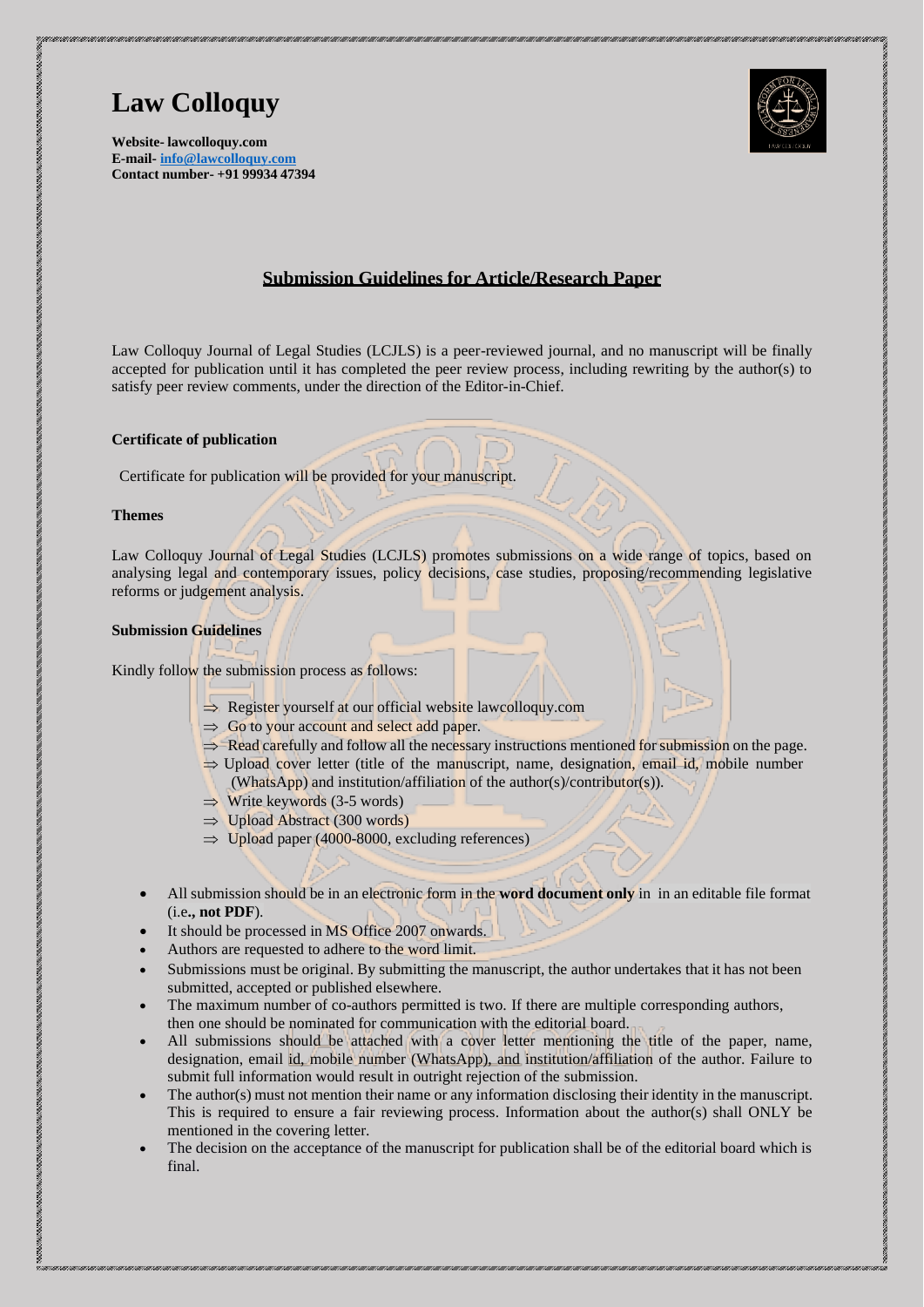

**Website- lawcolloquy.com E-mail- [info@lawcolloquy.com](mailto:info@lawcolloquy.com) Contact number- +91 99934 47394**

- The decision of acceptance will be communicated to the contributor within four-five weeks of receiving of the submission.
- You may submit your manuscript on the website (preferred). If you have any problem you may submit through mail also, on [info@lawcolloquy.com.](mailto:info@lawcolloquy.com)

#### **Ethics:**

- Submitting the same manuscript in more than one journal in parallel is unethical and unacceptable.
- All submitted papers are run on the anti-plagiarism software, so the author(s) must make sure that all submission should be plagiarism free.
- Merely changing the language of another author amounts to plagiarism. Kindly give due credit to the original source/author(s), whenever necessary.
- The author(s) has to cover the risk of being sued for copyright, defamation or contempt and have to agree to suffer the losses if caused by violating copyright or other rights.
- Author(s) must not manipulate, falsify or misrepresent data or the findings.
- The author(s) shall bear full responsibility to ensure that, the manuscript submitted does not contain any material that is subject to copyright or ownership rights.
- Illustrations and other materials having source from other publications must be properly credited.
- The employment of previously published figures/illustrations/images etc. in the manuscript submitted implies that, the author has already obtained needful written permission from the copyright/ownership holder.
- Submission of manuscript for its consideration of publication implies that the manuscript is free from any kind of conflicts/irregularities including those discussed above.

### **Copyright:**

- The copyright in all articles would vest in Law Colloquy Journal of Legal Studies (LCJLS).
- A declaration and copyright transfer form will be provided after the acceptance of the manuscript to facilitate the transfer of copyright.
- A duly completed and signed aforesaid form, should be submitted to the journal publication and management Team, within 48 hours (through a scanned image/ fax transmission/ email) of the receipt of finally accepted (revised, if any) manuscript for proof -reading by the author(s).
- Your manuscript will be kept on hold for inclusion in the targeted issue of the Journal, if we do not receive duly completed aforesaid form timely.
- If the manuscript is accepted for publication in the Journal it will not be published elsewhere.
- It is also mandatory that it was neither been previously published nor is under consideration for publication anywhere.

#### **Necessary Requirements:**

- Cover letter (Name, designation, institution, place, contact number, email id)
- Author's declaration
- Abstract (300 words)
- Keywords (5-8 only)
- Paper (4000-8000, excluding references)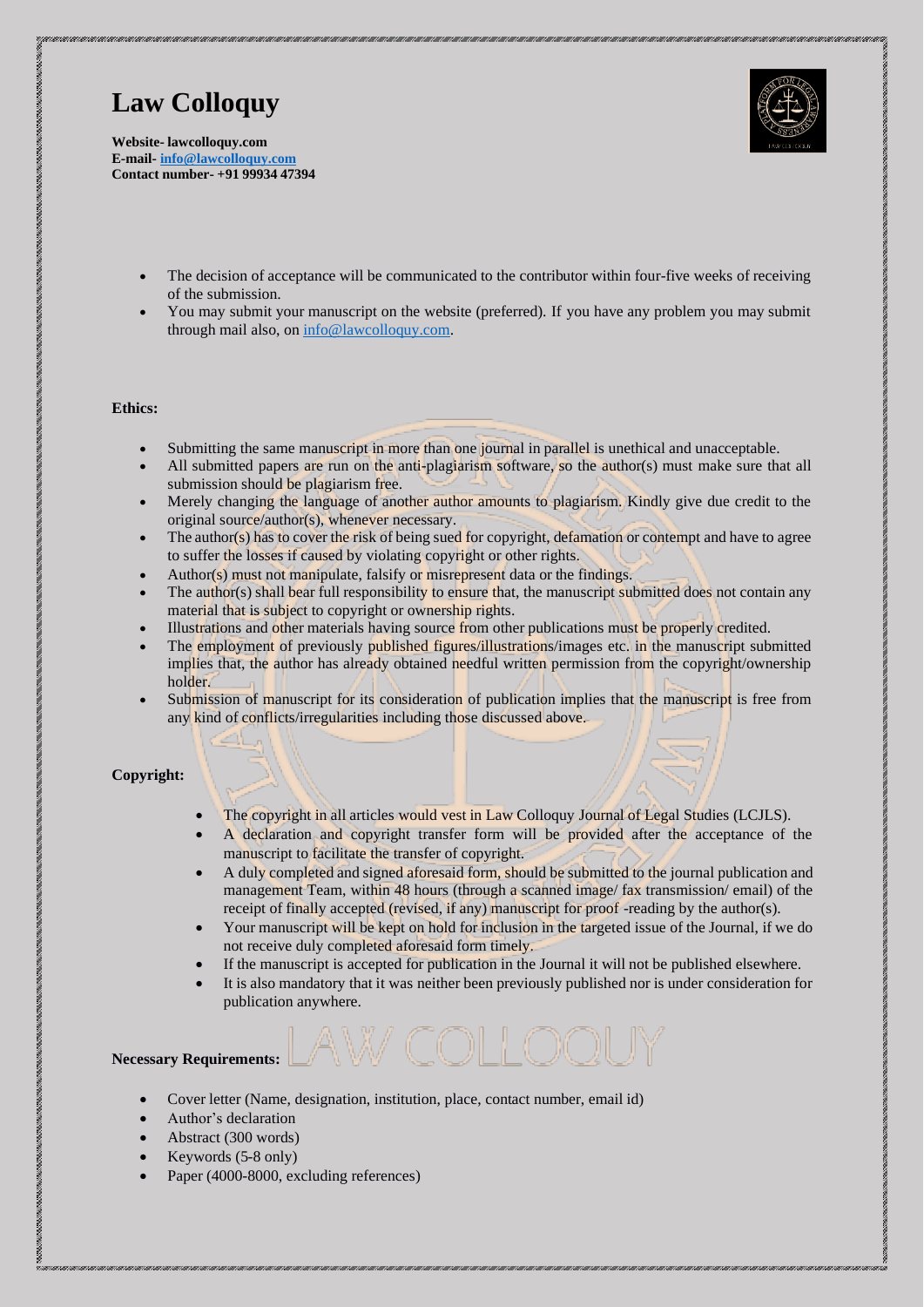**Website- lawcolloquy.com E-mail- [info@lawcolloquy.com](mailto:info@lawcolloquy.com) Contact number- +91 99934 47394**

- Conflict of interest (The authors have no conflicts of interest to declare that are relevant to the content of this article.)
- Copyright form (after selection)

### **Paper style:**

The manuscript submitted by the author(s) must adhere to the following style:

- The manuscript submitted must be in Times New Roman.
- Margin normal.
- The line spacing must be 1.5.
- The font-size:
	- $\Rightarrow$  Title 16, (Bold)
	- $\Rightarrow$  Headings -14, (Bold)
	- $\Rightarrow$  Sub-Heading- 12, (Bold)
	- $\Rightarrow$  Main Body 11.
- The text should be justified.
- Dates should be mentioned in the format DD/MM/YYYY.
- Months should be written in abbreviated forms: Jan.,Feb., Mar., Apr., May, June,July, Aug., Sept., Oct., Nov., Dec.
- Every foreign word should be in written in Italics.

### **Figures and Tables**

- Figures/tables/flow charts should be chosen carefully are clear, easy to read, and of the best possible quality.
- A common image format for figures (e.g., pdf, eps, gif, tif, jpg) should be used.
- Figure should be written as 'Fig' following number. Similarly, tables, charts and photos should benumbered.

### **Article/paper format:**

- Abstract (300 words) п
- . Keywords in italics (3-5)
- ٠ Introduction
- Research methodology
- Main body (including sub-headings)
- Figures, tables and photos should be carefully chosen which can enhance the quality of the paper.
- We encourage you to prepare figures that are clear, easy to read, and of the best possible quality. A common image format for figures (e.g., pdf, eps, gif, tif, jpg) should be used.
- Figure should be written as 'Fig' following number. Similarly, tables, charts and photos should be numbered.
- Discussions/findings
- Conclusion and suggestions
- Word limits (4000-8000, excluding references)
- Reference list (No Footnotes)